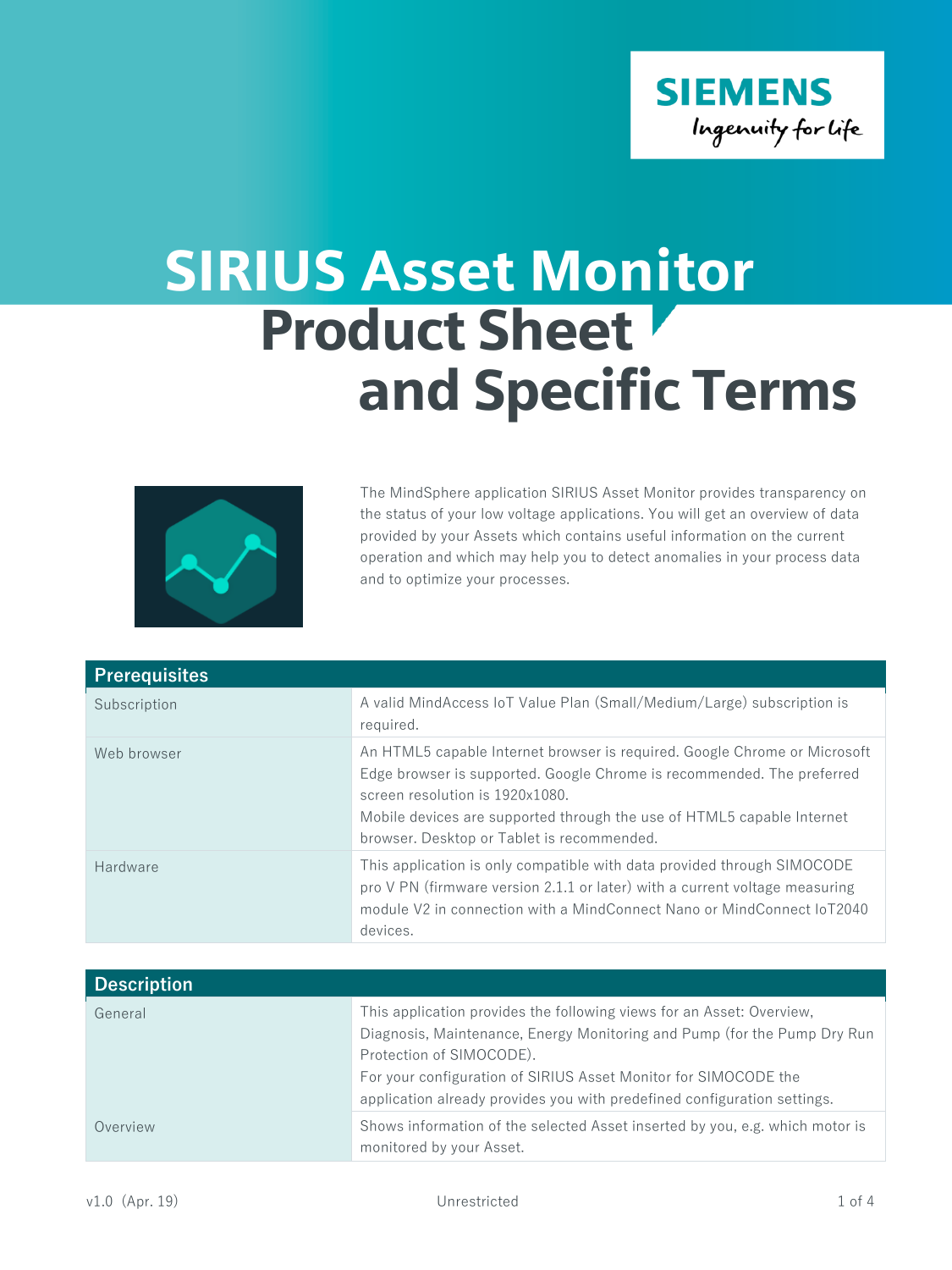| Diagnosis                | Shows the actual state and the history of diagnosis and alarm messages for<br>the selected Asset and for a timeframe defined by you.                                                                                                                                                                                                                                                                                                                                                                                                                                                                                                                                                                                                                                                                                                                                  |
|--------------------------|-----------------------------------------------------------------------------------------------------------------------------------------------------------------------------------------------------------------------------------------------------------------------------------------------------------------------------------------------------------------------------------------------------------------------------------------------------------------------------------------------------------------------------------------------------------------------------------------------------------------------------------------------------------------------------------------------------------------------------------------------------------------------------------------------------------------------------------------------------------------------|
| Maintenance              | Shows the actual state and history of maintenance-related KPIs. Allows you<br>to add maintenance timers. Informs you when the next maintenance is<br>expected and sends email notifications if a maintenance timer is overdue.                                                                                                                                                                                                                                                                                                                                                                                                                                                                                                                                                                                                                                        |
| <b>Energy Monitoring</b> | Shows values of consumed energy, active power and apparent power in a<br>diagram within a selected timeframe.                                                                                                                                                                                                                                                                                                                                                                                                                                                                                                                                                                                                                                                                                                                                                         |
| Pump                     | Shows the date of a dry run of SIMOCODE within a selected time frame.                                                                                                                                                                                                                                                                                                                                                                                                                                                                                                                                                                                                                                                                                                                                                                                                 |
| Application permission   | This application is operated in data centers in Germany and processes the<br>following data:<br>• Time series data which includes the variables received from an Asset<br>within defined continuous time cycles.<br>• Asset configuration data which describes the Asset (e.g. name, location).<br>The application performs the following activities which modify or amend Your<br>Content in your MindAccess Account on your behalf:<br>Read access on your time series data:<br>• The application reads uploaded data from your data repository to evaluate<br>and process certain information presented in different views within this<br>application.<br>Read and write access on your configuration data for you Asset and agent:<br>• Read and write access on asset configuration data is required in order to<br>use the functionalities of this application. |

| <b>Pricing Model</b>                              |                                                                                                                                                                                                                                                                                                                                                                                                                                |                             |
|---------------------------------------------------|--------------------------------------------------------------------------------------------------------------------------------------------------------------------------------------------------------------------------------------------------------------------------------------------------------------------------------------------------------------------------------------------------------------------------------|-----------------------------|
| Fee for                                           | <b>Base subscription</b>                                                                                                                                                                                                                                                                                                                                                                                                       | <b>Upgrade subscription</b> |
| Included number of Assets                         | 10 Assets/month                                                                                                                                                                                                                                                                                                                                                                                                                | Additional 20 Assets/month  |
| <b>Billing cycle</b>                              | Monthly in advance                                                                                                                                                                                                                                                                                                                                                                                                             | Monthly in advance          |
| Base subscription                                 | Base subscription allows access and use of the application with up to 10<br>Assets.                                                                                                                                                                                                                                                                                                                                            |                             |
| Upgrade subscription                              | Upgrade subscription is purchased in 20 Assets increments. For example, if<br>15 Assets are required, the base subscription plus 1 upgrade subscription is<br>required. The combination of 1 base subscription and 1 upgrade subscription<br>allows for access and application use for up to 30 Assets.                                                                                                                        |                             |
| Adding and cancellation of an Asset               | You may add and delete Assets in the application at any time. In order to do<br>this, administration rights are required.                                                                                                                                                                                                                                                                                                      |                             |
| <b>Payment Terms</b>                              | The price for the base and upgrade subscriptions is charged monthly in<br>advance.                                                                                                                                                                                                                                                                                                                                             |                             |
| Subscription Term, Termination for<br>Convenience | The minimum initial Subscription Term for the base subscription is 3 months<br>and for the upgrade subscription is 1 month. Following expiration of the<br>preceding Subscription Term, the subscription automatically renews with a<br>Subscription Term of one month until terminated either by you or us for<br>convenience at least 30 days in advance. The termination shall become<br>effective at the end of the month. |                             |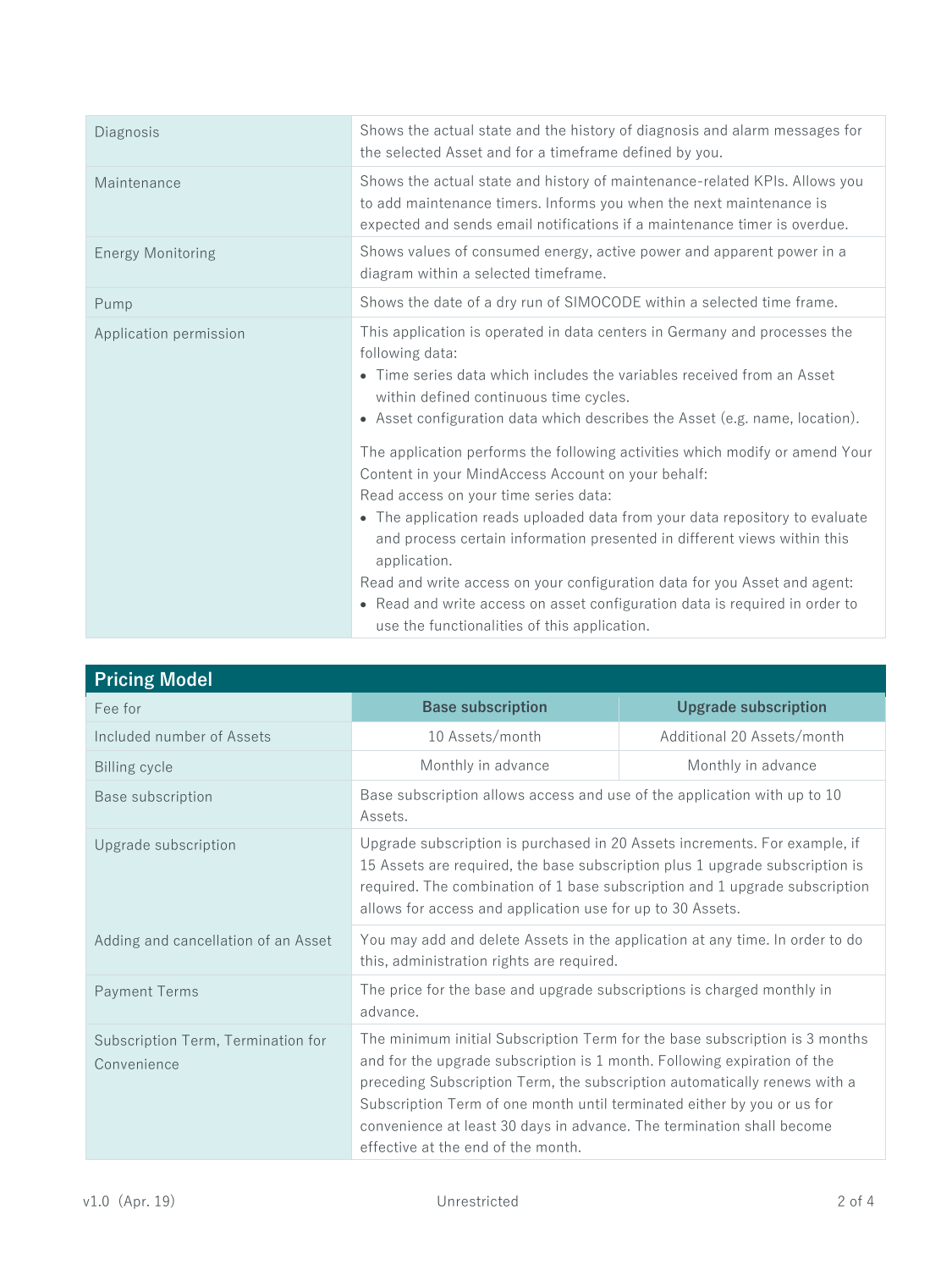| <b>Adaptation of Fees</b> | We may change or add new fees (collectively referred to as "Fee Change")<br>due to and to the extent required to reflect: (i) changes in the quality or<br>functionalities of the Service; (ii) material changes in market conditions; (iii)<br>general increases in wages or other employment costs; and/or (iv) changes in<br>procurement costs due to price changes made by our suppliers, in each case<br>to the extent that the changes affect our provision of the agreed Service. We<br>will notify you of any Fee Change at least 60 days in advance of the effective<br>date of the Fee Change. |
|---------------------------|----------------------------------------------------------------------------------------------------------------------------------------------------------------------------------------------------------------------------------------------------------------------------------------------------------------------------------------------------------------------------------------------------------------------------------------------------------------------------------------------------------------------------------------------------------------------------------------------------------|
| Authorized limits         | Should the actual usage of your base subscription and/or upgrades size<br>repeatedly exceed one or more of the applicable limits above (e.g. the number<br>of Assets for your Plan size), and should you not order the appropriate<br>increase of usage capacities for an additional fee, we reserve the right to<br>suspend the Service. Other contractual rights and remedies remain<br>unaffected.                                                                                                                                                                                                    |

| <b>Specific Terms</b>                                   |                                                                                                                                                                                                                                                                                                                                                                                                                                                                                                                             |
|---------------------------------------------------------|-----------------------------------------------------------------------------------------------------------------------------------------------------------------------------------------------------------------------------------------------------------------------------------------------------------------------------------------------------------------------------------------------------------------------------------------------------------------------------------------------------------------------------|
| Application use rights                                  | This application can be used as part of OEM Services as described in the<br>Specific Terms for MindAccess IoT Value Plan published on<br>www.mindsphere.io/terms.<br>Under the Account of your MindAccess IoT Value Plan, you may permit<br>Users of Third Parties to access and use this application for the purpose of<br>receiving a service from you.                                                                                                                                                                   |
| Service Level                                           | We will use commercially reasonable efforts to make the application<br>available with a Monthly Uptime Percentage of at least 90%. Monthly Uptime<br>Percentage is defined in the MindSphere Supplemental Terms available on<br>www.mindsphere.io/terms.                                                                                                                                                                                                                                                                    |
| <b>Third Party Terms</b>                                | The application contains Third Party services, including open source<br>software, commercial software, or software-related managed services,<br>which are subject to additional or different terms, license rights, or require<br>certain notices by their licensors, which we are obliged to pass on to you as<br>your licensor and to which you agree to abide ("Third Party Terms"). The<br>Third Party Terms are made available via the following web link:<br>https://sie.ag/MindSphere-ThirdParty_SIRIUSAssetMonitor. |
| Changes to the Product Sheet &<br><b>Specific Terms</b> | We may update this document from time to time during a Subscription Term<br>in order to reflect any changes agreed with or imposed by our<br>subcontractors (including changes in open source software license terms) or<br>when we introduce new features, supplements, enhancements or<br>capabilities (e.g. that were not previously included with the subscription but<br>added for no additional fee). Changes shall become binding upon release of<br>a new version of this document on www.mindsphere.io/terms.      |
| Data Use Rights                                         | "Collected Data" means the following data collected by this application:<br>• Time series data which includes the variables received from an Asset<br>within defined continuous time cycles.<br>• Asset configuration data which describes the Asset (e.g. asset name,<br>location).<br>• Agent configuration data.                                                                                                                                                                                                         |